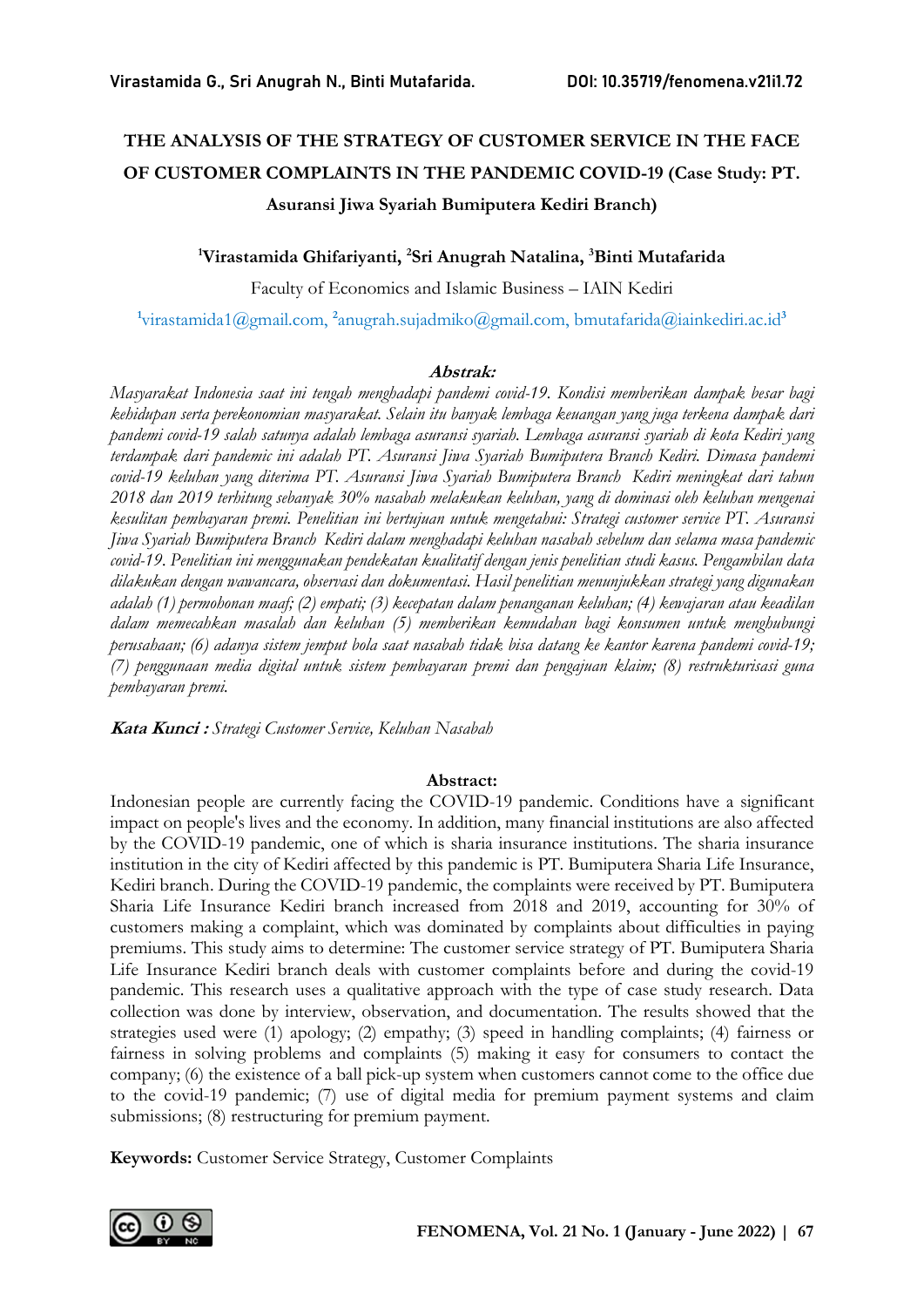#### Introduction

Insurance is one of the financial institutions with the principle of mutual help. Insurance is defined as the state in which that party to be the insurer promises to pay a premium to the insured instead of the losses the party certified suffers from an event.<sup>1</sup>

Insurance is a non-bank financial institution with two operating systems: conventional and Islamic. Islamic insurance has akad tabarru' with the sharia system to use for the yield on the funds' investment. In contrast, the traditional method uses a system of interest on the funds' investment. One of the products owned insurance is life insurance, where the insurance is also experiencing growth in both the number of participants and in nominal terms. This growth can be seen from Table 1.1:

#### Table 1.1

| No. | Description                            | 2015      | 2016      | 2017      | 2018      | 2019       |
|-----|----------------------------------------|-----------|-----------|-----------|-----------|------------|
|     | Number Of Participants                 | 4.762.542 | 5.349.352 | 7.489.541 | 8.692.814 | 11.953.610 |
| 2.  | The contribution of gross (Billion Rp) | 8,27      | 9,44      | 11,09     | 12,66     | 13,96      |
| 3.  | Claims (Billion Rp)                    | 2,58      | 3,06      | 3,50      | 7,19      | 9,24       |
| 4.  | Investment (Billion Rp)                | 19,60     | 24,32     | 30,40     | 31,87     | 34,40      |
| 5.  | Assets (Billion Rp)                    | 21,73     | 26,90     | 33,19     | 34,28     | 37,89      |

The growth of life Insurance with the Principles of Sharia 2015-2019

Source: OJK, Stats Insurance

Data on the growth of life insurance in the above table proves that today, many people became interested in life insurance with the operational system of sharia that promotes Islamic values in every activity. Based on the Analysis of the field, not all Islamic insurance company has insurance product, whereas, in Kediri, life insurance products are only owned by two insurance companies, namely PT. Asuransi Jiwa Syariah Bumiputera and PT Asuransi Jiwa Syariah Al Amin. Here are presented the table associated with the two insurance companies' sharia.

#### Table 1.2

#### Comparative Data Asuransi Jiwa Syariah Kediri

| NO. PT. Asuransi Jiwa Syariah Bumiputera | PT. Asuransi Jiwa Syariah Al Amin |
|------------------------------------------|-----------------------------------|
| Established In the year 2003             | Established In the year 2010      |
| 2. It has 50 branch offices              | It has 26 branch offices          |

<sup>&</sup>lt;sup>1</sup> Wirjono Prodjodikoro, Hukum Asuransi Di Indonesia (Jakarta: Raja Grafindo Persada, 2000), 1.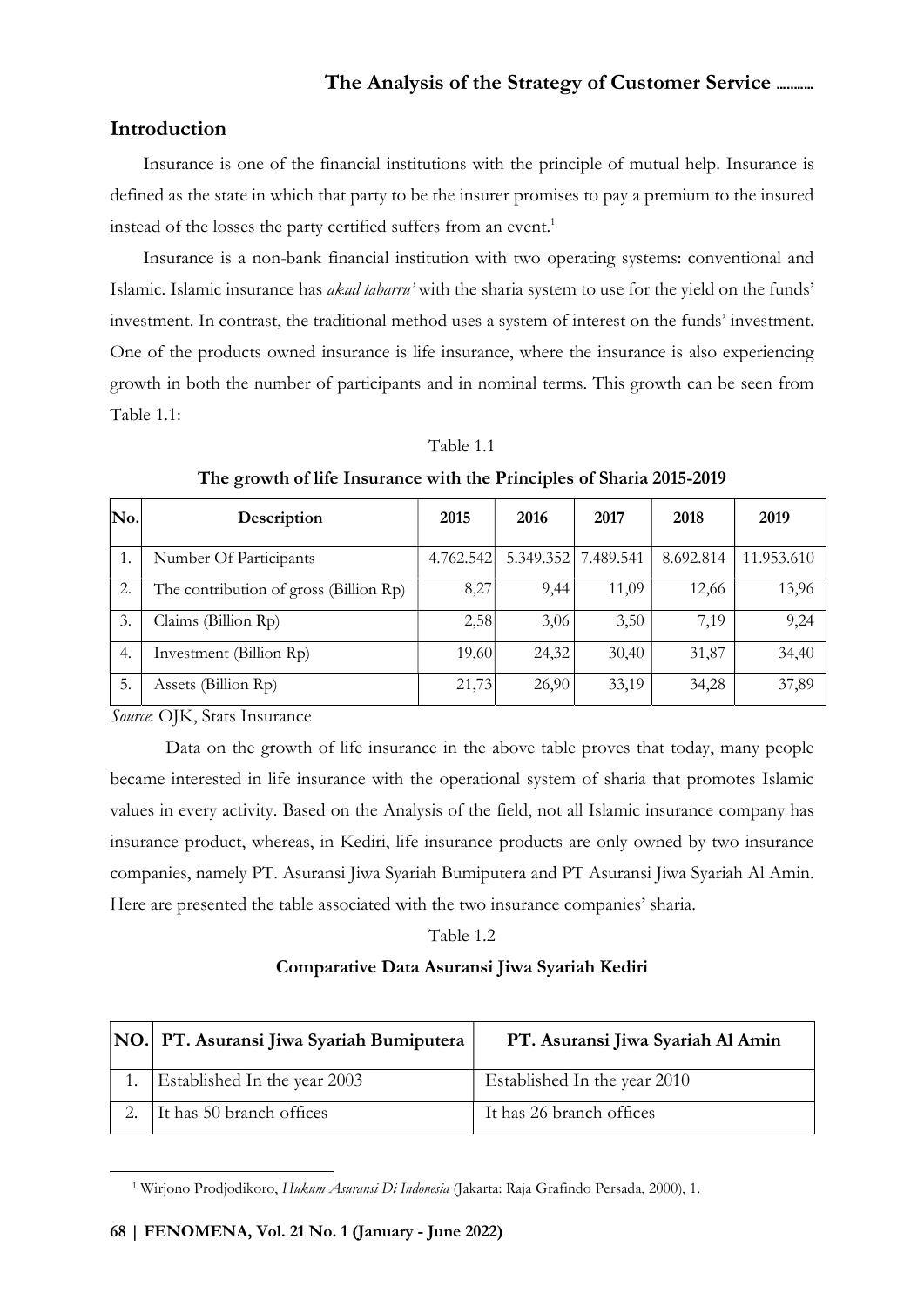| there are 9 Products | there are 7 Products                                                                 |
|----------------------|--------------------------------------------------------------------------------------|
|                      | 4. The Website provides information that is   Completeness of the information on the |
| more objective.      | website of the less objective.                                                       |

Source: Observations on the institutions concerned by the researchers

Based on table 1.2, the presence of PT. Asuransi Jiwa Syariah Bumiputera is a long standing compared with PT. Asuransi Jiwa Syariah Al Amin, the number of branches is also more than its competitors. In addition to the two points, PT. Asuransi Jiwa Syariah Bumiputera has a number of products more and managed website. PT. Asuransi Jiwa Syariah Bumiputera Kediri branch also has more complete information and updates than PT. Asuransi Jiwa Syariah Al Amin. This is the reason why the researchers chose PT. Asuransi Jiwa Syariah Bumiputera Kediri branch as the object of research.

The company PT. Asuransi Jiwa Syariah Bumiputera Kediri branch is located in the center of the city, precisely on Airlangga street number 9 Ngadirejo Kediri, Kediri City, East Java. In the beginning, established in 2002, PT. Asuransi Jiwa Syariah Bumiputera is a Sharia Business Unit (UUS) of the life Insurance Bersama Bumiputera 1912 (AJB Bumiputera 1912). The growth of the business in Indonesia that is increasingly growing to make UUS AJB Bumiputera 1912 have a desire to do a spin-off with the name of PT. Asuransi Jiwa Syariah Bumiputera. PT. Asuransi Jiwa Syariah Bumiputera officially opened on September 5, 2016, after the Financial Services Authority (OJK) provided a life insurance business license using the sharia Number principle KEP74/D.05/2016.<sup>2</sup> Table 1.3 shows the data growth in customers from 2019-2020.

| Table 1.3 |  |
|-----------|--|
|-----------|--|

### The number of Customers of PT. Asuransi Jiwa Syariah Bumiputera Kediri Branch

| Number | Year | <b>Number Of Customers</b> |
|--------|------|----------------------------|
| .,     | 2018 | 2488                       |
| 2.     | 2019 | 2536                       |
| .      | 2020 | 2596                       |

Source: The Results of the observation on November 20, 2020

Table 1.3 above shows that PT. Asuransi Jiwa Syariah Bumiputera, Kediri branch, increased the number of clients annually. The year 2018 has customers as many as 2488 customers; in 2019, the number of customers grew 48, so the number of customers in 2019 is 2536 customers, while 2020 has the customer as much as 2596 where the customer has increased much 60 clients from

<sup>2</sup> PT. Asuransi Jiwa Syariah Bumiputera, "Profil Lembaga," accessed November 30, 2020, http://bumiputerasyariah.co.id/AJSB/tentang-kami-2/profil-kami/.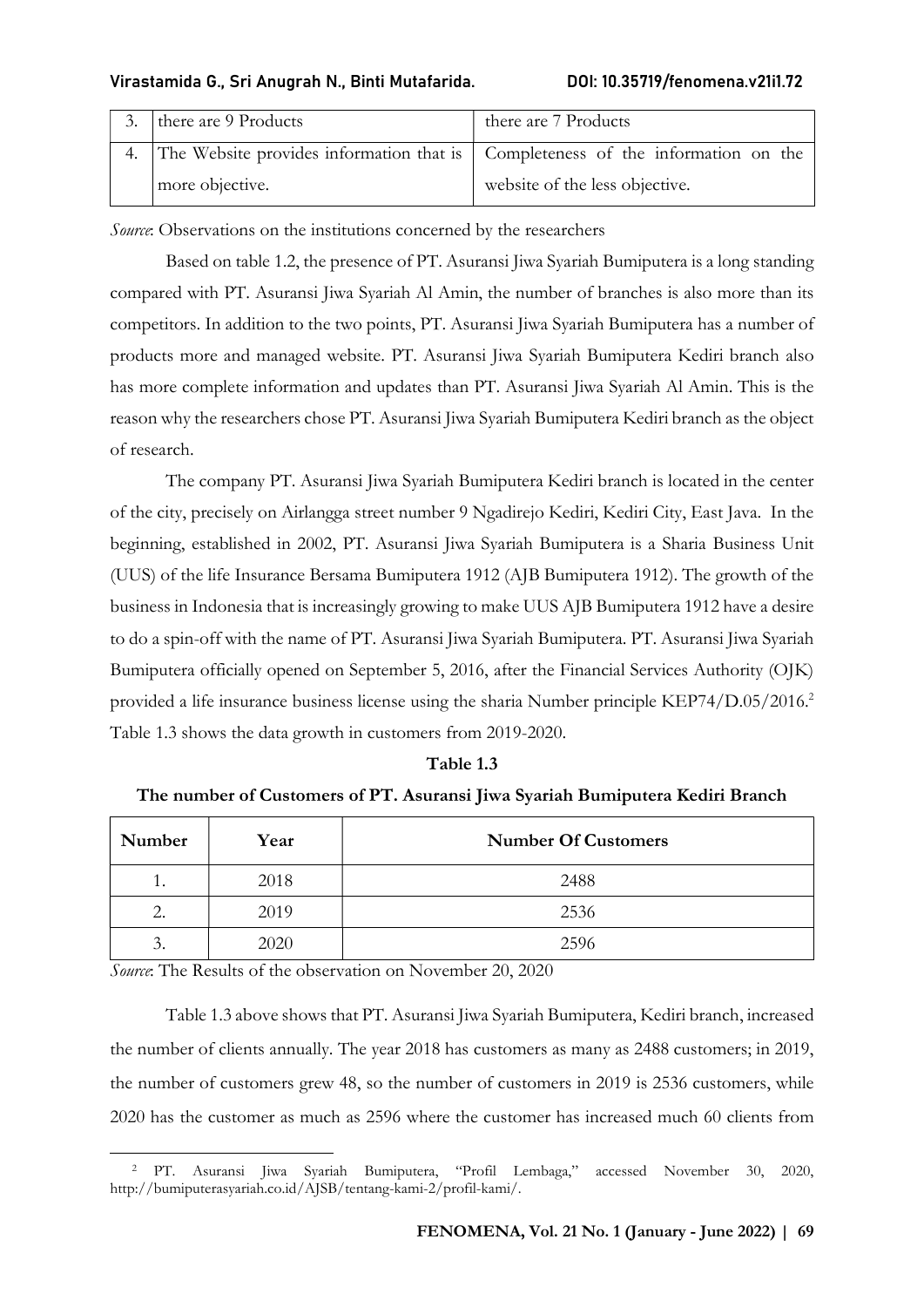the year 2019. One of the strategies implemented. PT. Asuransi Jiwa Syariah Bumiputera Kediri branch promotes the service to be good; it aims to increase the number of customers.

In the year 2019, PT. Asuransi Jiwa Syariah Bumiputera got The Best Trusted Insurance Company in Service & Customer Satisfaction of The Year 2019 because it has been giving service and being insurance agencies are trustworthy for the customers. In providing services that satisfy PT. Asuransi Jiwa Syariah Bumiputera, Kediri branch, requires all employees to provide the best service. Customer service is the part that is prepared to provide good service because they are the part that is directly associated with the customer or the customer. Cashmere explained that customer service is the part that is intended to provide customer satisfaction by fulfilling the needs and desires of customers through quality services.<sup>3</sup>

In addition, researchers also want to know whether the strategy set conforms with Islamic values and do not violate the contract that has been agreed by both parties related to the specific strategies used, such as the use of digital media in the system of payment of premiums and claims filing and the restructuring of the cost of premiums. It is also one of the reasons researchers are interested in researching.

#### Method

The methodology used is a qualitative descriptive approach, research that is descriptive and tends to analyze, where the core instruments are the researchers themselves, collecting data into full participation, while for the other device is the instrument support.<sup>4</sup> This study uses case study research which is a research-intensive interaction with the environment, the position, and the state or condition of the study for what it is.<sup>5</sup>

The primary Data obtained researcher in the research is derived from the employees of PT. Asuransi Jiwa Syariah Bumiputera Kediri branch and customers of PT. Asuransi Jiwa Syariah Bumiputera Kediri branch do complaints. Secondary Data in this study was collected from some of the literature about customer service and complaints of the payment of premiums as of a book, the previous research, the journal, as well as the website of PT. Asuransi Jiwa Syariah Bumiputera. The data collection was conducted by researchers with interviews, observation, and documentation.

<sup>&</sup>lt;sup>3</sup> Kasmir, Customer Services Excellent Teori Dan Praktik (Depok: Rajawali Pers, 2018), 257.

<sup>&</sup>lt;sup>4</sup> Iwan Hermawan, *Metode Penelitian Pendidikan Kuantitatif, Kualitatif Dan Mixed Methode (Kuningan: Hidayatul Quran* Kuningan, 2019), 100.

<sup>&</sup>lt;sup>5</sup> Saifuddin Azwar, Metode Penelitian Kualitatif (Yogyakarta: Balai Pustaka, 2001), 7.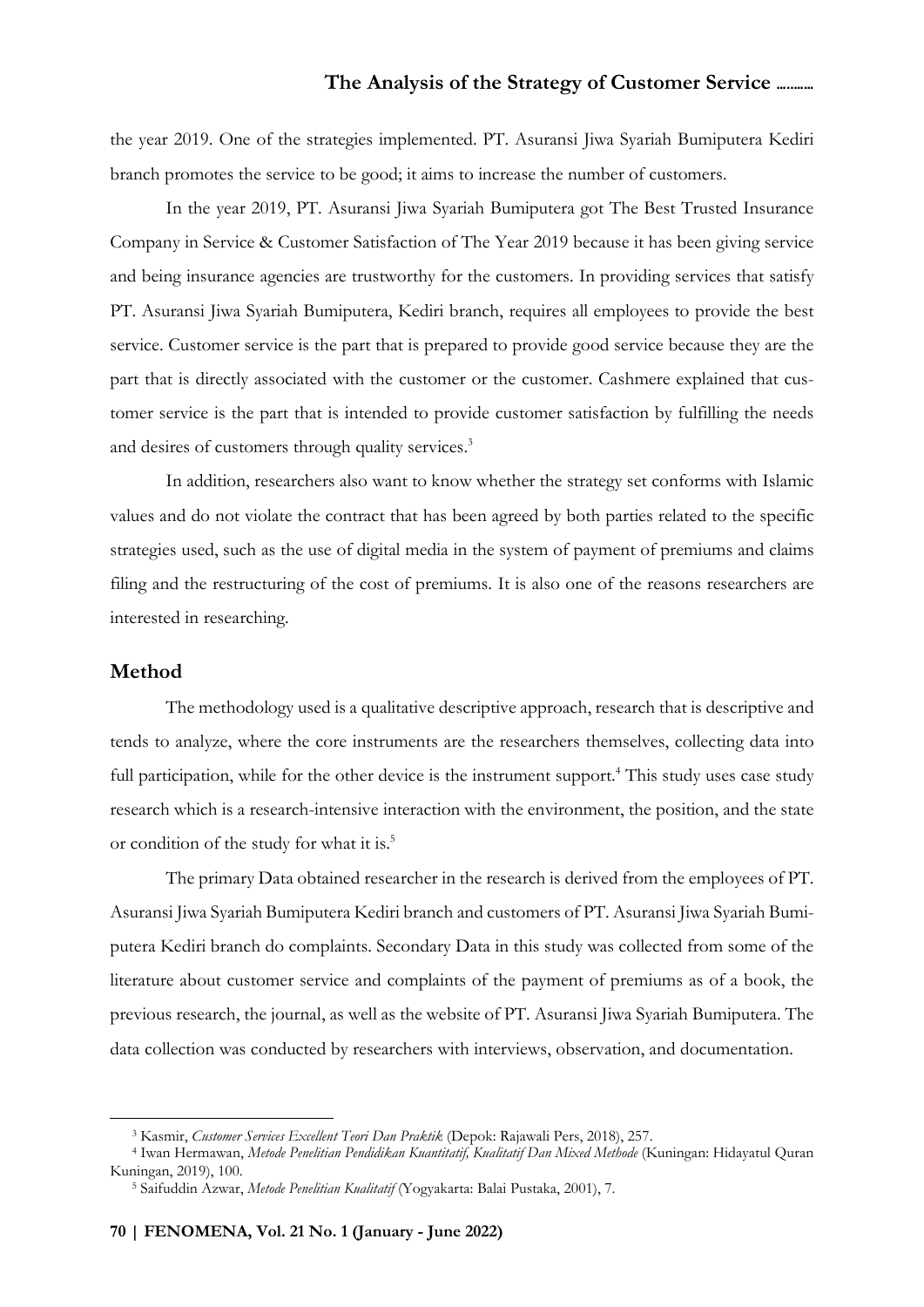#### Discussion

Customer service is a person who is given the task of services such as opening and closing accounts receiving and resolving customer complaints.<sup>6</sup> The customer service function, namely as the front desk, as a deskman, as a salesman, as a customer relations officer, and as a communicator.<sup>7</sup> From the definition of customer service and the function of customer service, we understand that customer service is the part that is directly related to the customer. Customer service also plays a role in fostering good relations with the customer, so it is expected that the preservation of the relationship between the company and the customer can retain customers and keep the company's image.

Customer service also plays a vital role in the success of the goals of an enterprise, so that the necessary assistance is quick and experts who can handle all the needs of customers, especially the complaint from the customer. Complaints received by customer service are a form of disappointment from the customer due to a problem that the company must address. According to Santoso, a complaint is a form of expression of customers' dissatisfaction with the services or products that we provide—related to customer complaints, PT. Asuransi Jiwa Syariah Bumiputera Kediri branch cannot be separated from the customer's complaint; table 1.4 is the data of customers' complaints of PT. Asuransi Jiwa Syariah Bumiputera Kediri branch:

#### Table 1.4

#### The number of Complaints PT. Asuransi Jiwa Syariah Bumiputera Kediri branch

|     | Year | Number Of        | The Percentage Of |                             |
|-----|------|------------------|-------------------|-----------------------------|
| No. |      | <b>Customers</b> | Complaints        | <b>Number Of Complaints</b> |
| 1.  | 2018 | 2488             | $2\%$             | 49                          |
| ◠   | 2019 | 2536             | $5\%$             | 126                         |
| 3.  | 2020 | 2596             | 30%               | 778                         |

Source: PT. Asuransi Jiwa Syariah Bumputera branch Tulungagung (Number of Customers)

Table 1.4 shows the number of complaints increased from year to year. Based on the interviews with the researcher Mrs. Wenny, as a customer service PT. Asuransi Jiwa Syariah Bumiputera Kediri branch she said that the complaints of customers of PT. Asuransi Jiwa Syariah Bumiputera Kediri branch before the pandemic Covid-19 was recorded only 5% as of December of 2019 of the number of customers. In the pandemic covid-19, the number of complaints increased to 30%. The complaint is increased by 25% from 2019 is usually only about 2-5%.

<sup>6</sup> Kasmir, Customer Services Excellent Teori Dan Praktik, 250.

<sup>7</sup> Ibid., 252.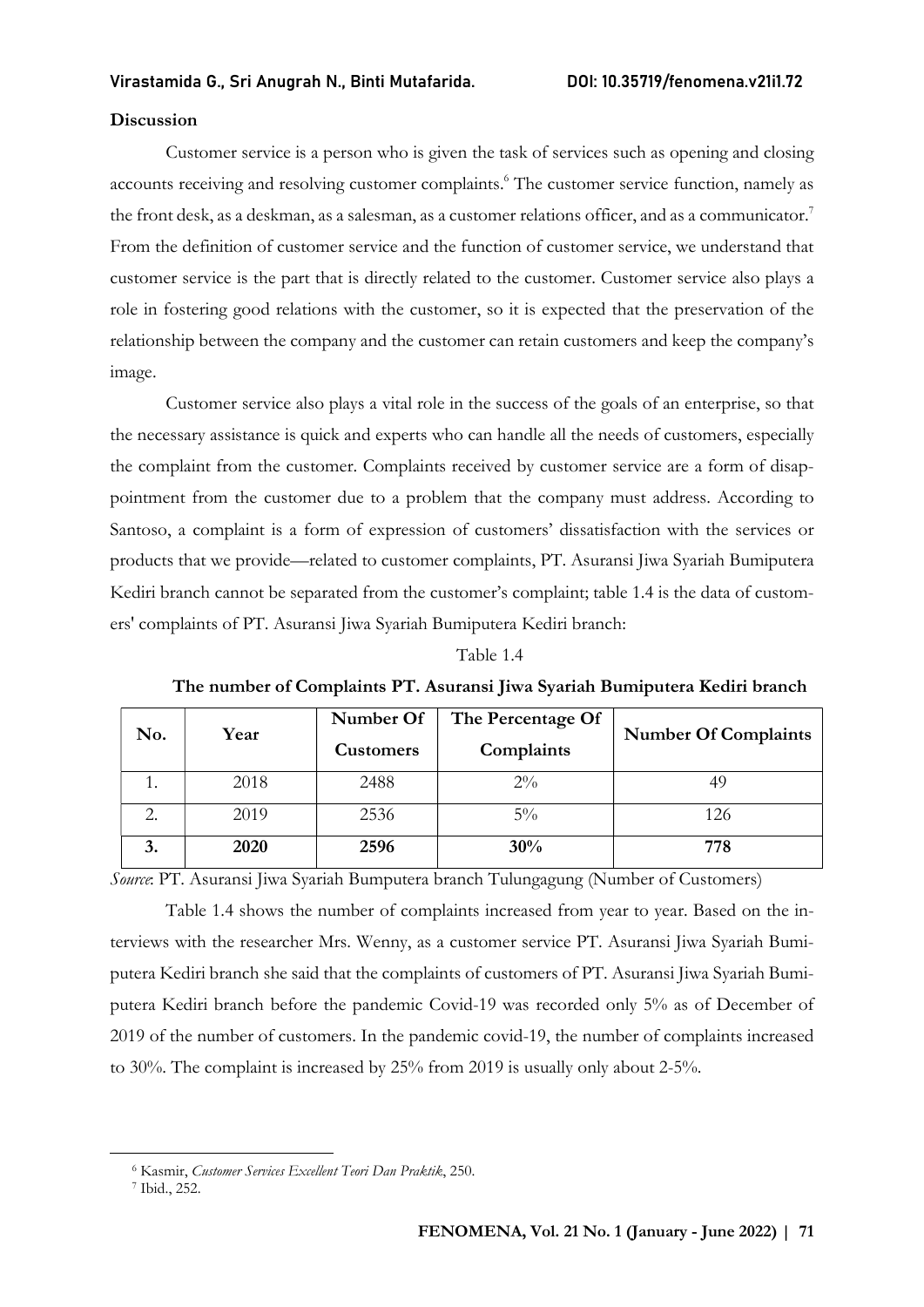It was triggered by a problem of pandemic covid-19, which impacts the life and economy of the people of Indonesia. The policies made by the government to reduce the spread of covid-19 impact on the local economy. Economic instability occurs due to the cessation of most of the economic activity of society due to the presence of PSBB. Decreased income due to the pandemic covid-19 also impacts the PT. Asuransi Jiwa Syariah Bumiputera Kediri branch. Some customers complained about their inability to pay insurance premiums; besides filing a claim from the customer, the current pandemic of covid-19 increased because the customer needed funds. To run the task, handle customer complaints in the pandemic covid-19 customer service PT. Asuransi Jiwa Syariah Bumiputera, Kediri branch, has a strategy to facilitate the handling of complaints from customers. The following table forms the process of handling customer service according to Fandy Tjiptono:<sup>8</sup>

| No. | <b>Customer Service Strategy</b>                                 |
|-----|------------------------------------------------------------------|
| 1.  | An apology to customers for the inconvenience they experienced.  |
| 2.  | Empathy for an upset customer.                                   |
| 3.  | Speed in the handling of complaints.                             |
| -4. | The fairness or justice in solving the problem of the complaint. |
| 5.  | The ease for the consumer to contact the company.                |

Forms Of Customer Service Strategy

Source: Fandy Tjiptono, 2004: 355

Table 1.5 is a form of strategy for customer service according to the theory of Fandy Tjiptono. However, PT. Asuransi Jiwa Syariah Bumiputera, Kediri branch, also has a system of exceptional customer service to handle any complaints from customers regarding the objections of the payment of premiums. The following table handles complaints from customer service PT. Asuransi Jiwa Syariah Bumiputera Kediri branch:

#### Table 1.6

#### Forms Of Customer Service Strategy

#### PT. Asuransi Jiwa Syariah Bumiputera Kediri branch

| No. | <b>Customer Service Strategy</b>                                             |
|-----|------------------------------------------------------------------------------|
|     | The ball transfer system when the customer can not come to the office due to |
|     | the pandemic covid-19.                                                       |

<sup>&</sup>lt;sup>8</sup> Fandy Tjiptono, Pemasaran Jasa (Malang: Bayu Media Publishing, 2004), 355.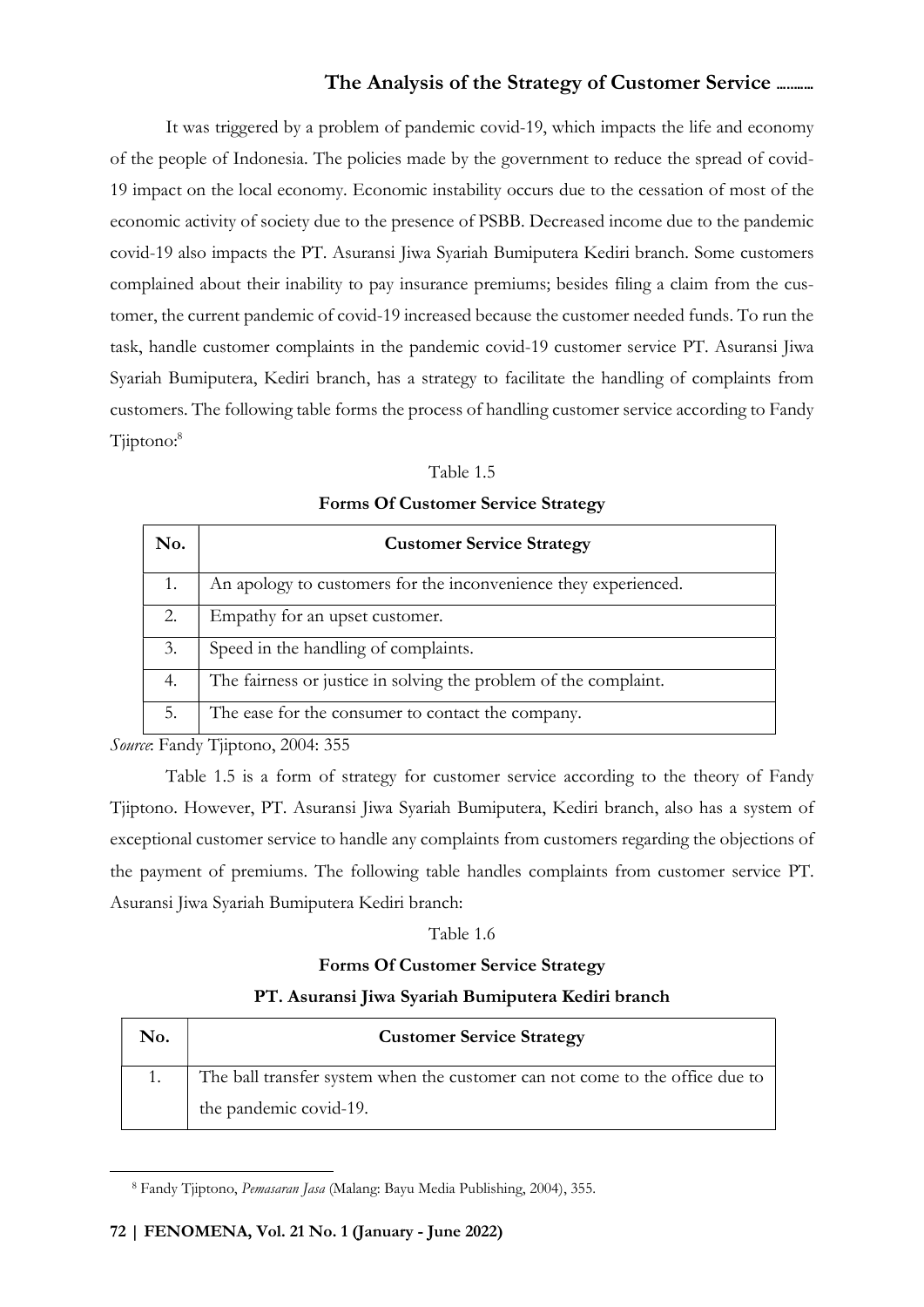| The use of digital media to the system of payment of premiums and claims   |
|----------------------------------------------------------------------------|
| submission.                                                                |
| She is setting back the schedule or restructuring the payment of premiums. |

Source: The Results of the observation on January 3, 2021

Table 1.6 is a strategic differentiator that customer service PT uses. Asuransi Jiwa Syariah Bumiputera Kediri branch is used to resolve customer complaints, especially insurance premiums. Based on the results of interviews with researchers Mr. Khomaidi as head PT. Asuransi Jiwa Syariah Bumiputera, Kediri branch, explained the handling of complaints according to the Fandy Tjiptono in table 1.5 points 1, 2, 4, and 5 have been applied. While at point 3, the speed in handling the complaint can not be optimal due to some constraints.

Based on the interviews, Mr. H. Khomaidi, S. Ag, said that the number of complaints a complaint made by the customer of PT. Asuransi Jiwa Syariah Bumiputera Kediri branch as much as 30% of the amount the customer and dominated by complaints will be the inability of customers to pay the insurance premium is equal to 25%. Complaint this complaint was triggered because of the decline in income of the customer due to the pandemic covid-19.<sup>9</sup> The researchers also obtained data on the cause of the complaints made by the customer of PT. Asuransi Jiwa Syariah Bumiputera Kediri branch namely as follows:

Chart 1.1

# The Cause of Complaints of Customers of PT. Asuransi Jiwa Syariah Bumiputera Kediri



The following is an explanation chart  $1.1$ :<sup>10</sup>

1. The decline in income customers in the pandemic covid-19.

Based on the interview results, the customer's decline in income in the pandemic covid-

19 is a significant cause of customer complaints. Development of a decrease in the customer's

<sup>&</sup>lt;sup>9</sup> Wawancara dengan Bapak Khomaidi, Jumlah Keluhan Nasabah PT Asuransi Jiwa Syariah Bumiputera Part of Kediri (Kediri, 2020).

<sup>&</sup>lt;sup>10</sup> Wawancara dengan Bapak Khomaidi, Penyebab Keluhan Nasabah PT. Asuransi Jiwa Syariah Bumiputera Part of Kediri (Kediri, 2020).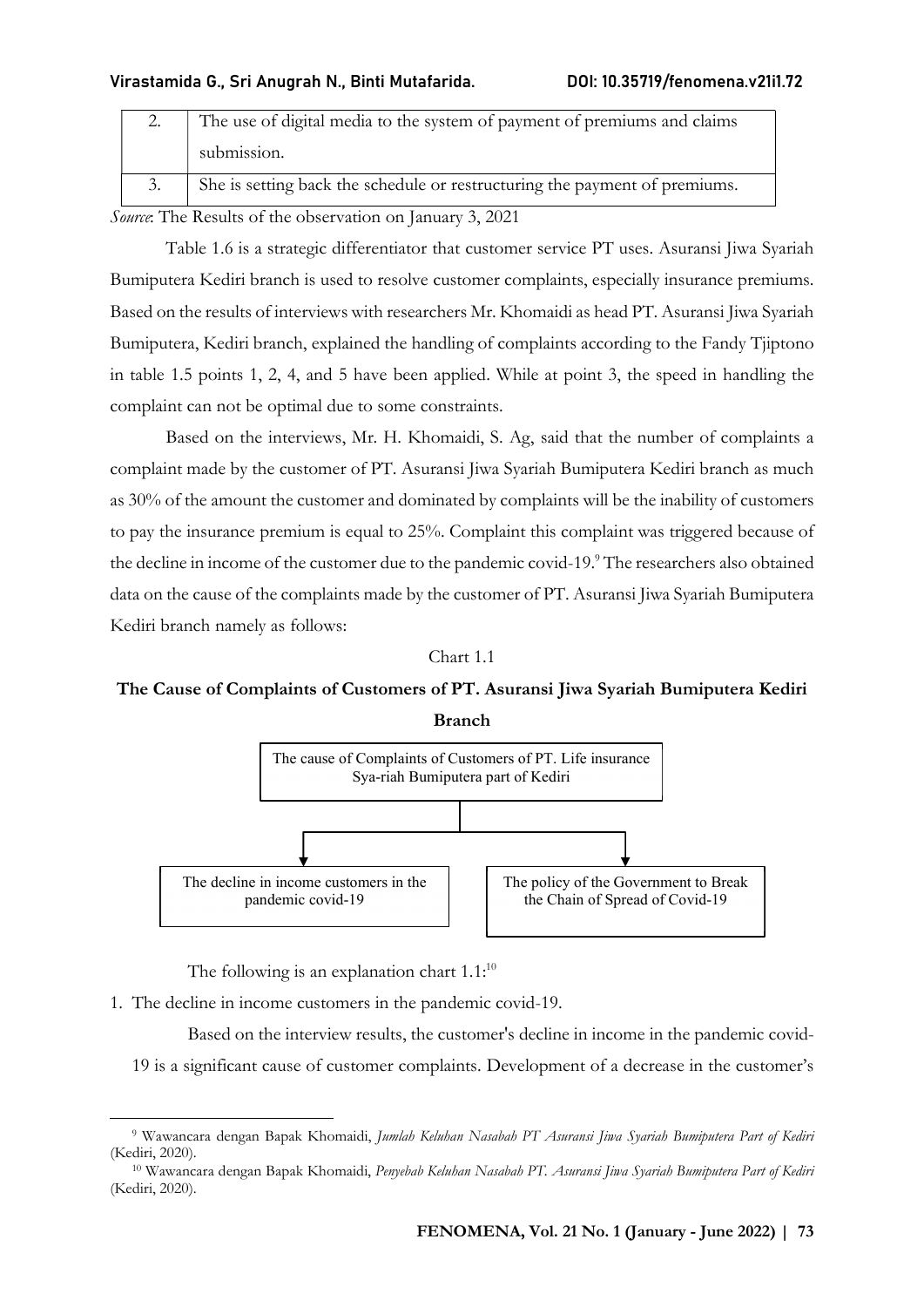revenue, the customer shall be difficult to make payment of insurance premiums and choose to file claims before the contract is completed.

2. The policy of the Government to Break the Chain of Spread of Covid-19

The government issued policies to break the chain of the spread of covid-19. Policy PSBB made by the government makes the economic activity of the people stop for a while. PSBB requires people to stay home as much as possible to reduce the outside of the house, which leads to some industries, stores, malls, markets, and other public places being closed for a while. In addition, many communities affected by the layoffs reduce employees to emphasize the company's expense, store, and industry. This resulted in the income of the community in decline. Policy Work from Home (WFH) also leads to insurance customers not paying the insurance premium in the office. While the policy of the government to close schools and impose schools online make the usual traders selling around the school experience a decline in income.

#### Chart 1.2

## Types of Customer Complaints PT. Asuransi Jiwa Syariah Bumiputera Kediri branch



Based on chart 1.2, we can know the customer's complaints at PT. Asuransi Jiwa Syariah Bumiputera Kediri branch, here's an explanation chart 1.2:<sup>11</sup>

- 1. The customer can not pay the insurance premiums to the office. The implementation of Work from Home on PT. Asuransi Jiwa Syariah Bumiputera Kediri branch results in a customer who wants to pay the insurance premium not coming to the office.
- 2. The inability of a customer to pay the insurance premiums. A decrease in earnings of the public due to the pandemic covid-19 results in the customer not being able to pay insurance premiums.
- 3. Filing a claim from the customer. In the current pandemic of covid-19, the filing of the customer's claims is increased because the customer needs funds as a result of liquidity problems.

<sup>&</sup>lt;sup>11</sup> Wawancara dengan Bapak Khomaidi, Macam-Macam Penyebab Keluhan Nasabah PT. Asuransi Jiwa Syariah Bumiputera Part of Kediri (Kediri, 2020).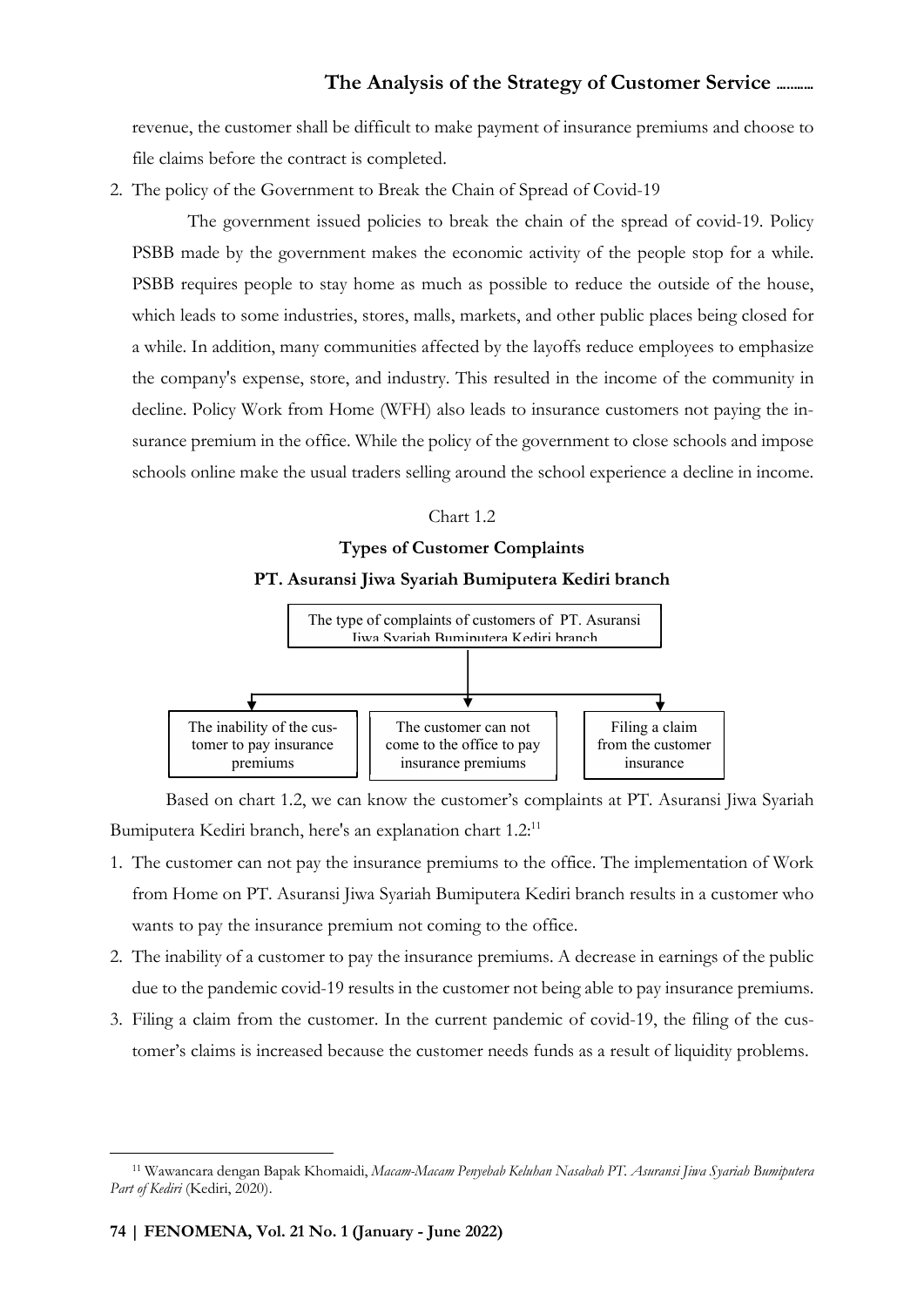The steps that are carried out by PT Asuransi Jiwa Syariah Bumiputera Kediri branch to handle customer complaints refer to the theory of Budi Haryono, namely:<sup>12</sup>

- 1. To accommodate and receive complaints from the customer.
- 2. Select and understand any complaint from the customer
- 3. Discuss together to discuss the complaints in order of priority associated with the Institution.
- 4. Give the best solutions to complaints received.
- 5. To run the solution with the parties concerned.
- 6. Oversee the implementation of the solution.
- 7. Evaluate the results of the implementation of the solution.
- 8. Fix the standard operation procedure (SOP) when necessary.

According to Fandy Tjiptono's strategies, handling complaints effectively requires several aspects: an apology to customers for the inconvenience they experienced, empathy for an upset customer, speed in handling complaints, fairness or justice in solving the problems and complaints, and providing convenience for the consumer to contact the company. Based on the interviews with Mr. H. Khomaidi, PT. Asuransi Jiwa Syariah Bumiputera, Kediri branch, has a variety of strategies to deal with customer complaints. It is intended that customers can still survive and are loyal to the PT. Asuransi Jiwa Syariah Bumiputera Kediri branch as well as the image of the PT. Asuransi Jiwa Syariah Bumiputera Kediri branch will remain good. Handling customer complaints must be done quickly and right to positively impact the image of the PT. Asuransi Jiwa Syariah Bumiputera Kediri branch, so that public confidence is maintained, handling complaints quickly and accurately will also potentially reduce the complaints that occur.

Chart 1.3

#### The Handling of Complaints, According to Fandy Tjiptono.



<sup>&</sup>lt;sup>12</sup> Haryono, How to Win Customer through Customer Service with Heart, 123.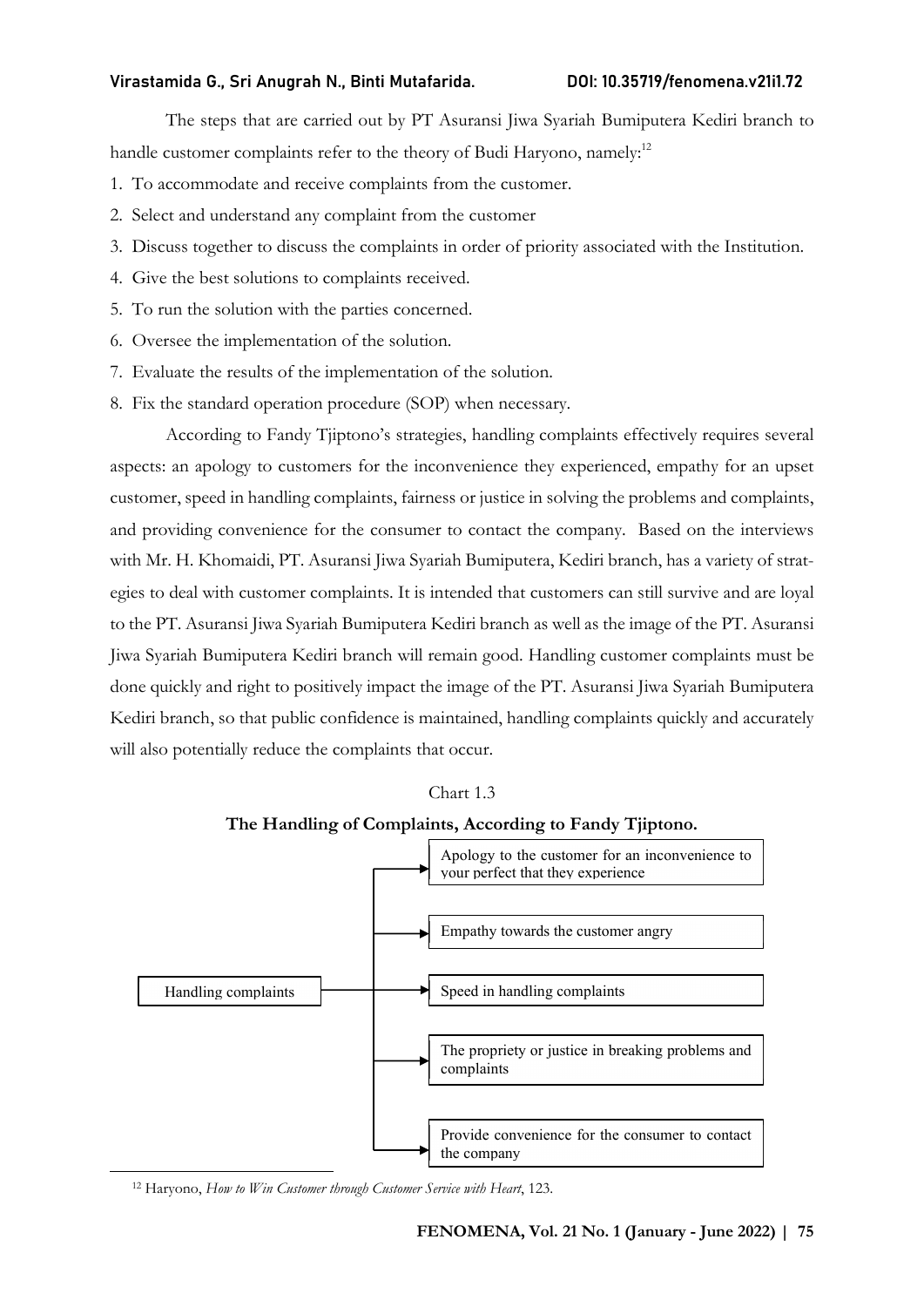Chart 1.3 is a strategy that is applied at PT. Asuransi Jiwa Syariah Bumi-putera Kediri branch in the handling of complaints refer to the theory of Fandy Tjiptono, the following explanation of the chart of 1.3, which among other things:

1. An apology to customers for the inconvenience they experienced

The first strategy that should be done is to apologize. An apology to customers for the inconvenience they experienced must be made to feel appreciated and considered so that the customer does not run to the other institutions. The company's image is still good. The apology was made by PT Asuransi Jiwa Syariah Bumiputera, Kediri branch, against customers who submit a complaint is a form of seriousness regarding any complaints and follow up on complaints from the customer.

2. Empathy for an upset customer

In the face of customer complaints, PT. Asuransi Jiwa Syariah Bumiputera Kediri branch needs to show empathy towards the customer so that the situation does not worsen. By providing compassion to the customer feel valued, this empathy can be a good listening what is complained by the customer and try to understand what is being perceived by the customer so that the problems complained of the customer can be clearly understood and will facilitate problem-solving.

3. Speed in the handling of complaints

The customer's complaint shall immediately be responded to quickly. Suppose PT Asuransi Jiwa Syariah Bumiputera does not directly address the customer complaint. In that case, the Kediri branch's fear will arise a sense of dissatisfaction from the customer to make the company's image be no good. If the customer feels satisfied with handling a complaint that was done PT. Asuransi Jiwa Syariah Bumiputera Kediri branch then the greater the likelihood the customer will remain.

4. The fairness or justice in solving the problems and complaints

PT. Asuransi Jiwa Syariah Bumiputera, Kediri branch, should pay attention to fairness and justice in solving customer complaints. The expected result is, of course, the situation 'win to win', where customers and PT. Asuransi Jiwa Syariah Bumiputera Kediri branch same benefit.

5. It Makes it easy for consumers to contact the company.

Communication is essential for PT. Asuransi Jiwa Syariah Bumiputera Kediri branch because good communication will not result in a misunderstanding between the customer and the PT. Asuransi Jiwa Syariah Bumiputera Kediri branch. Accessible communication to run can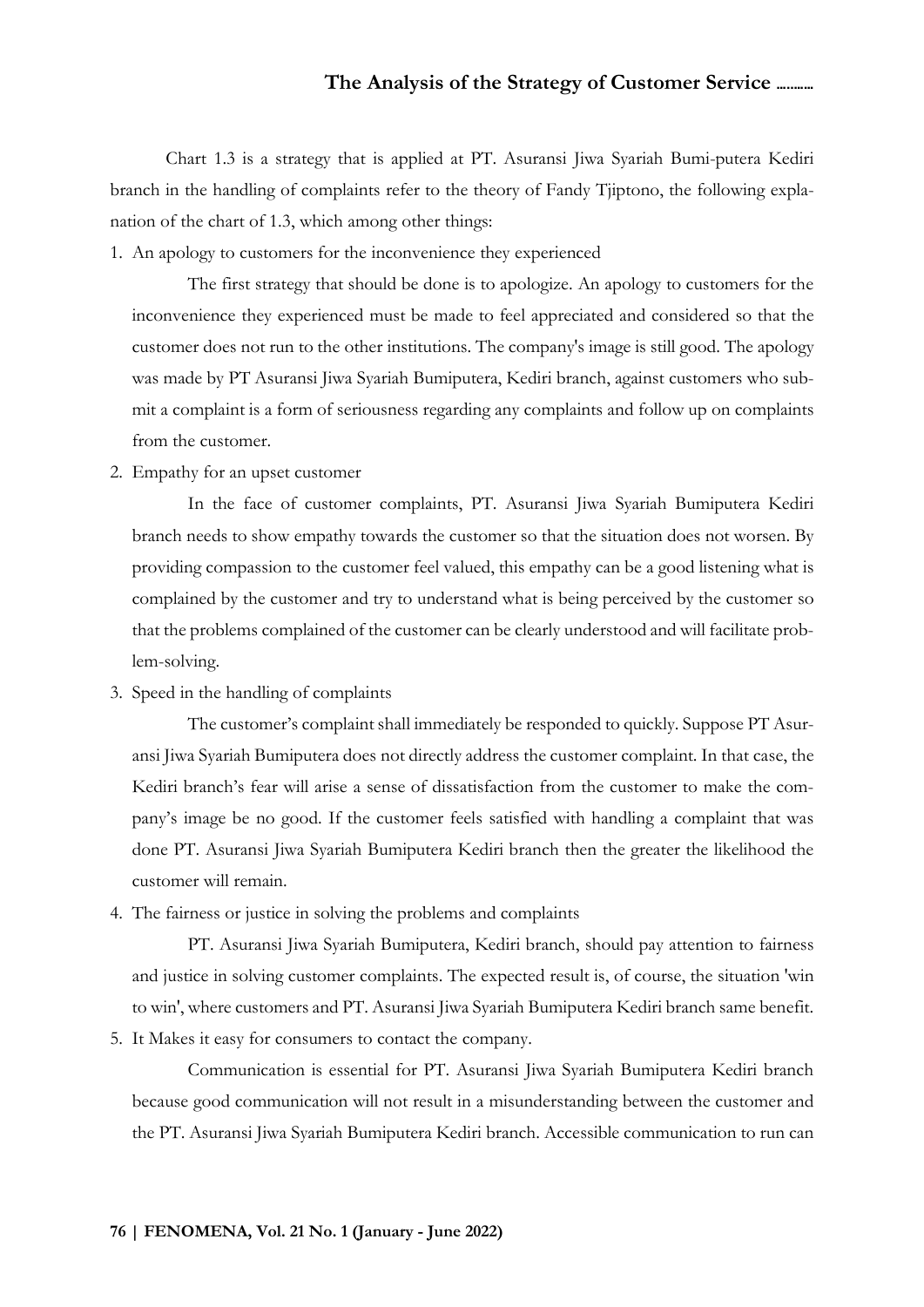also facilitate the customers to submit comments, suggestions, criticism, questions, or complaints.

#### Chart 14

#### The Strategy of Handling Complaints

#### PT. Asuransi Jiwa Syariah Bumiputera Kediri branch



The following explanation of chart 1.4. In addition to the strategy of handling complaints according to the Fandy Tjiptono, in the pandemic covid-19, PT. Asuransi Jiwa Syariah Bumiputera Kediri branch also contains some of the specific strategies used to address the complaints of premium paid by the customer, i.e.:

1. The ball transfer system when the customer can not come to the office due to the pandemic covid-19.

As a result of the presence of a Work from Home, a customer may not pay a premium or conduct the affairs of the other office so that PT. Asuransi Jiwa Syariah Bumiputera Kediri branch gives a solution with a system of ball transfer. This system is intended for customers who still can't understand digital media.

2. The use of digital media to the system of payment of premiums and claims submission.

The current claim submission PT. Asuransi Jiwa Syariah Bumiputera Kediri branch can be done through digital media or web pages that have been provided, as for the payment of insurance premiums PT. Asuransi Jiwa Syariah Bumiputera is Kediri branch when working with the Islamic Bank in Indonesia regarding premium price.

3. Restructuring to the payment of premiums.

The restructuring was carried out by PT Asuransi Jiwa Syariah Bumiputera, Kediri branch, to follow up the number of customer complaints will be his inability to pay the insurance premium due to the pandemic covid-19.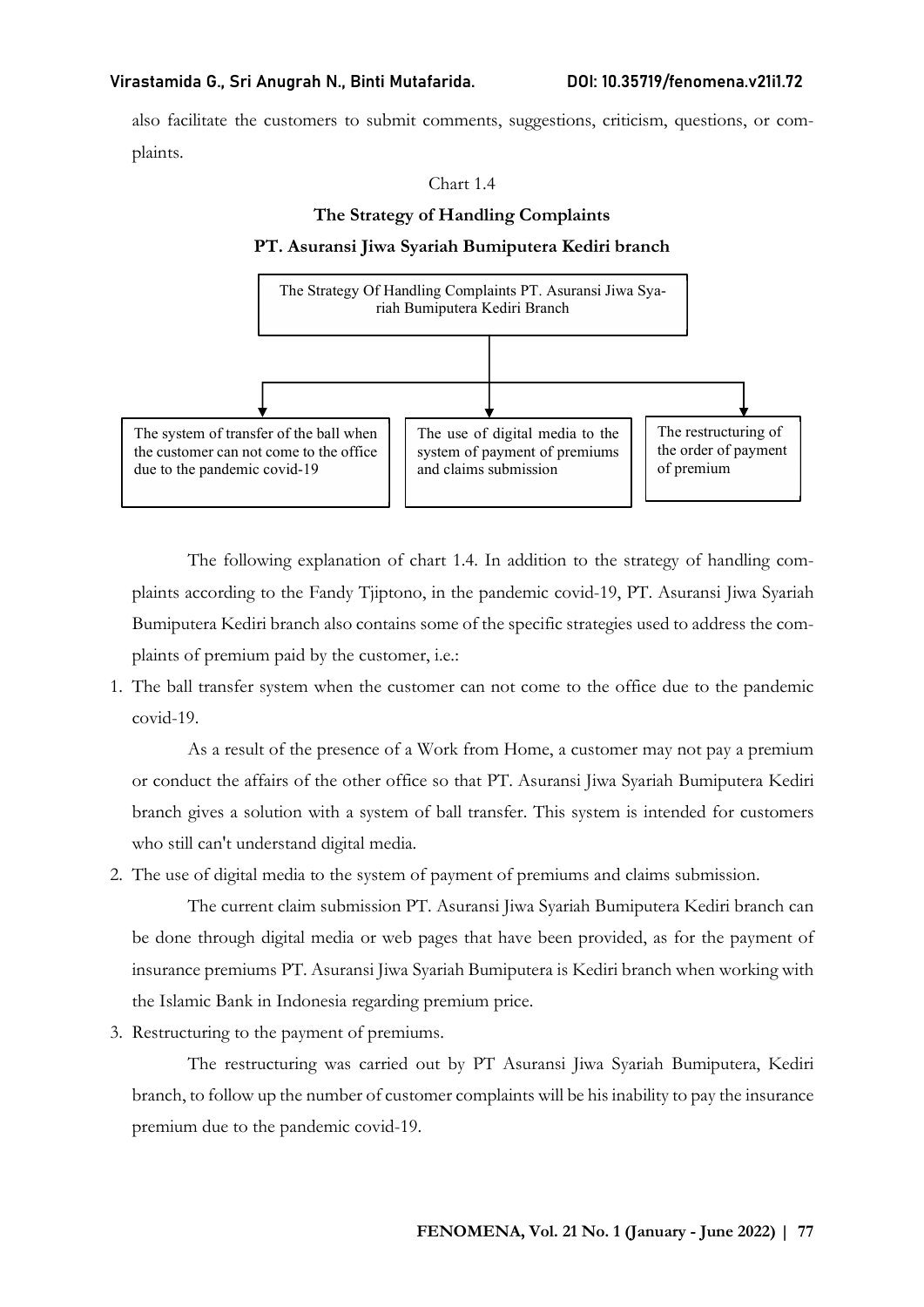The strategy of handling complaints implemented by PT. Asuransi Jiwa Syariah Bumiputera Kediri branch is a strategy by Islamic values and does not violate the insurance contract at the beginning of the agreement. Such a strategy of Restructuring, restructuring is done because of the inability of customers to pay insurance premiums that need to be restructured to save the payment of insurance premiums so that both sides suffer losses.



The restructuring was an attempt by the company to help the customer to complete his obligation, among others, through:<sup>13</sup>

- 1. Rescheduling is a change in the schedule of the customer's payment obligations or the period.
- 2. Reconditioning systems, carried out through changes in the payment schedule; change number; change a period; the evolution of the ratio in the mudaraba or musharaka; change projections for the results in the mudaraba or musharaka; and provision of the piece.
- 3. Restructuring, which changes the requirements include, among others: changes the projection to the results, the extension of the term premium, the reduction of arrears in the payment of premiums, and the conversion akad mudharabah be akad tabarru' which can be accompanied by rescheduling or reconditioning systems

From the description above, it can be understood that the strategies are implemented. Asuransi Jiwa Syariah Bumiputera Kediri branch is under sharia principles. Such a strategy has provided convenience to customers experiencing difficulty paying insurance premiums because of the decline in revenue amid the pandemic of covid-19. By the word of Allah in Al-qur'an surat Al-Maidah verse 2 and surat Al-Baqarah verse 280. Based on the n, the company should provide comfort and a way out to the customer experiencing a decrease in revenues so that the payment of insurance premiums can run smoothly again. While the strategy of restructuring regarding changes to the contract that is performed by PT Asuransi Jiwa Syariah Bumiputera Kediri branch also does not violate religious values can be seen in the Fatwa DSN-MUI No: 21/DSN-MUI/X/2001 on general guidelines for Islamic insurance, which states that the mudaraba can be changed into a contract tabrru' with the

<sup>13</sup> Bank Indonesia, "Peraturan Bank Indonesia Nomor: 13/9/PBI/2011 Tentang Perubahan Atas Peraturan Bank Indonesia Nomor 10/18/PBI/2008 Tentang Restrukturisasi Pembiayaan Bagi Bank Syariah Dan Unit Usaha Syariah," 5–6.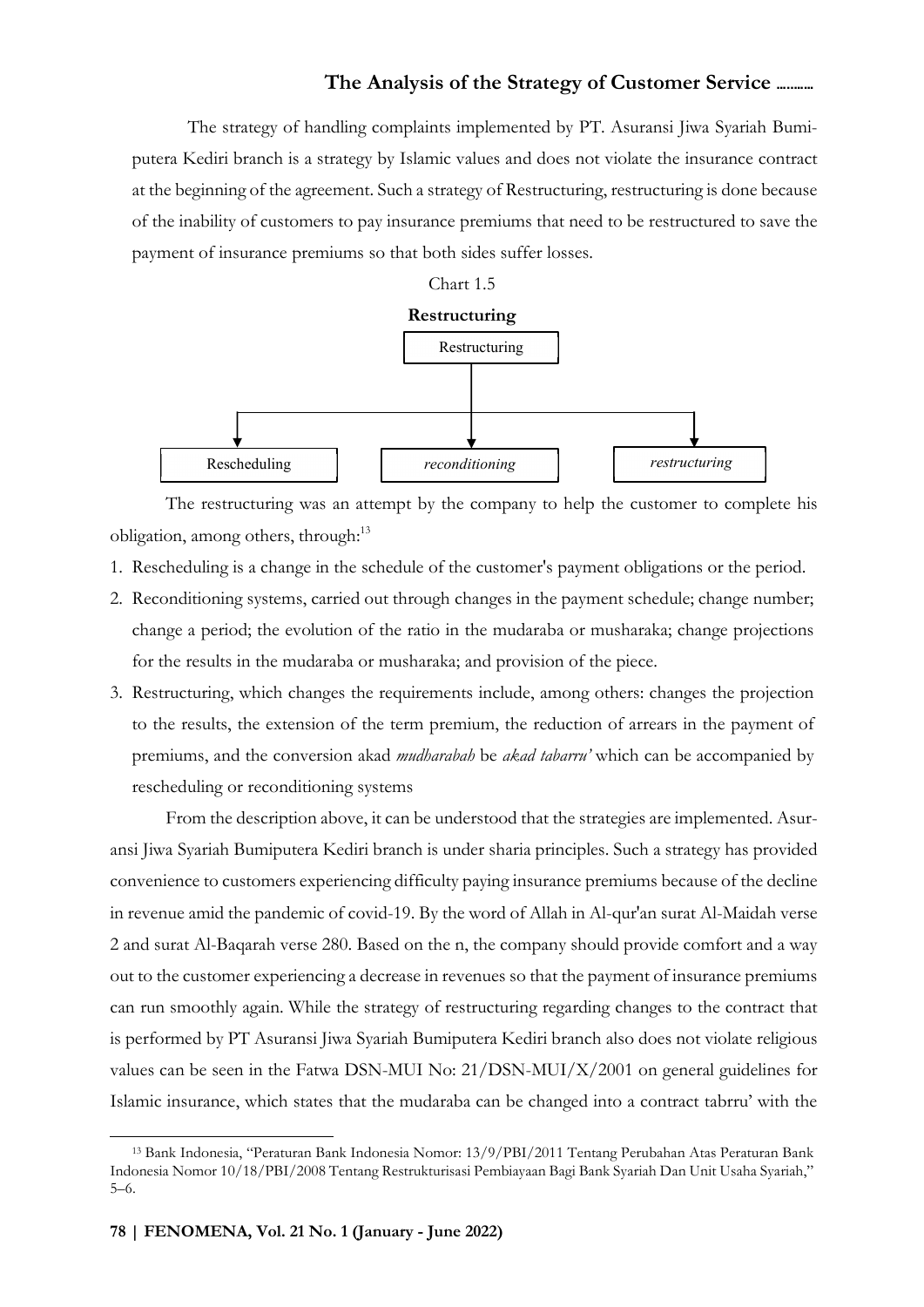terms of the parties whose rights bated have a willingness to waive its right so that the fulfillment of the obligation of the parties which has not fulfilled its obligations. It is expected that with the presence of strategies, customer service PT. Asuransi Jiwa Syariah Bumiputera, Kediri branch customers, can finish the rest of the premium payment is still running well and smoothly, by the ability of the customer's business at the time of the pandemic covid-19 at this time.

#### Conclusion

The number of customer complaints that go to the PT. Asuransi Jiwa Syariah Bumiputera, Kediri branch, requires that the institution set up a strategy to overcome them. Complaints made by the customer of PT. Asuransi Jiwa Syariah Bumiputera Kediri branch due to a decrease in the customer's income in the pandemic covid-19 and the government's policy to break the chain of the spread covid-19. Complaints made by the customer includes customer complaints that can not come to the office to pay the insurance premiums due to the presence of PSBB and Work From Home, the inability of customers to pay insurance premiums, and the filing of claims from the customer because the customer needs funds a result of liquidity problems. The success of PT. Asuransi Jiwa Syariah Bumiputera, Kediri branch in dealing with customer complaints, can not stop here only. With the rapid growth of technology, there are, how PT. Asuransi Jiwa Syariah Bumiputera Kediri branch can make a new formulation if the same problem is simple and easy.

#### References

Azwar, Saifuddin. Metode Penelitian Kualitatif. Yogyakarta: Balai Pustaka, 2001.

Haryono, Budi. How to Win Customer through Customer Service with Heart. Yogyakarta: Andi Offset, 2016.

Hermawan, Iwan. Metode Penelitian Pendidikan Kuantitatif, Kualitatif Dan Mixed Methode. Kuningan: Hidayatul Quran Kuningan, 2019.

Ikatan Bankir Indonesia. Strategi Sukses Bisnis Bank. Jakarta: Gramedia Pustaka Utama, 2015.

Kasmir. Customer Services Excellent Teori Dan Praktik. Depok: Rajawali Pers, 2018.

Prodjodikoro, Wirjono. Hukum Asuransi Di Indonesia. Jakarta: Raja Grafindo Persada, 2000.

QS. Al-Maidah (5) : 2

QS. Al-Baqarah (2) : 280

Santoso, Joko Dwi. Top Secret Sales Magic. Yogyakarta: Smart Pustaka, 2015.

Suchaeri, Heri. Total Customer: Percepatan Laba Sepanjang Masa. Solo: Metamograf, 2012.

Tjiptono, Fandy. Pemasaran Jasa. Malang: Bayu Media Publishing, 2004.

Usman, Rachmadi. Aspek-Aspek Hukum Perbankan Di Indonesia. Jakarta: Gramedia Pustaka Utama,